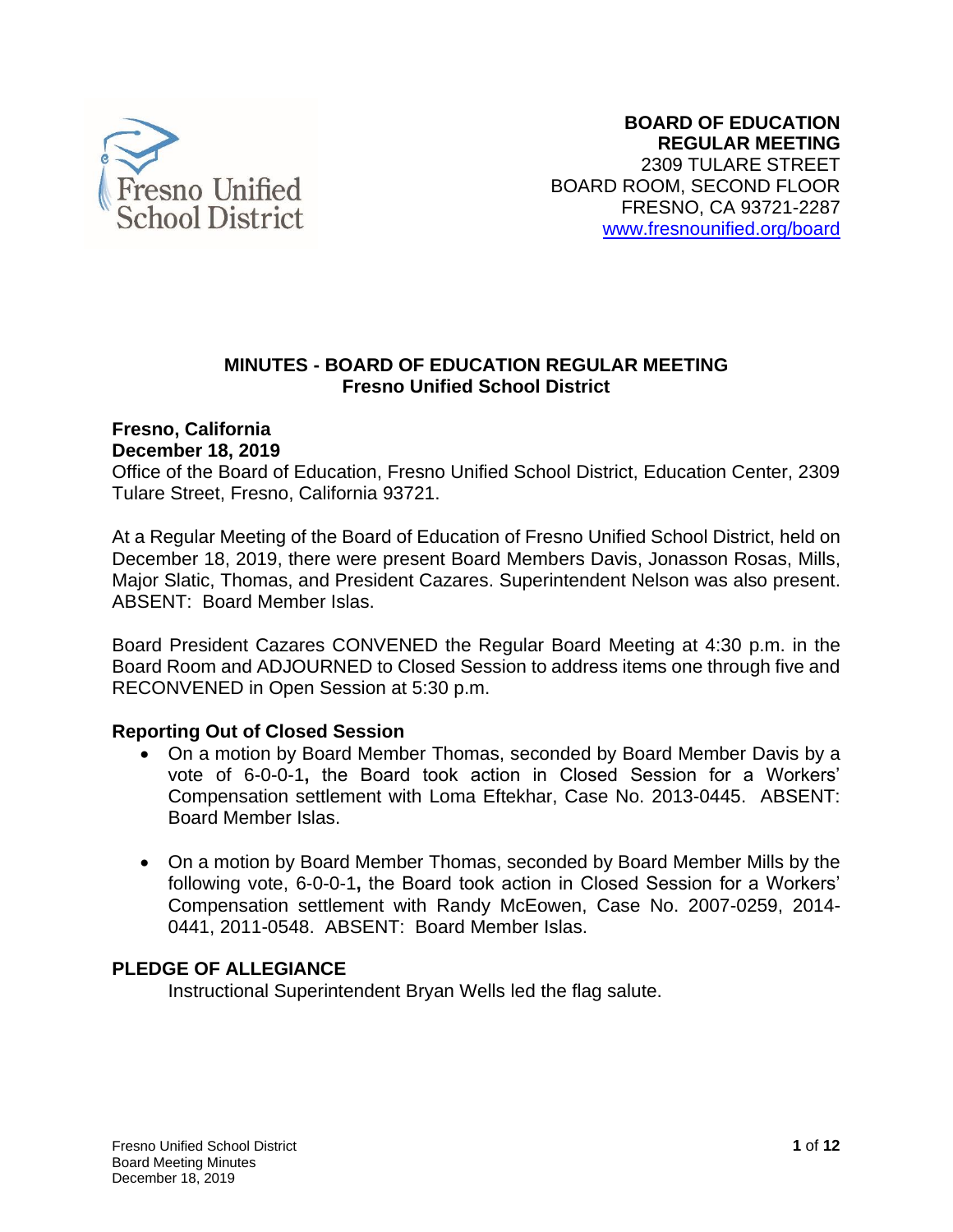### **HEAR Report from Superintendent**

- • Highlighted- we are very grateful for our community, parents, staff and students who have taken time to take care of each other and celebrate one another here at the district. We have had so many folks adopt families, give gifts, plan celebrations, and recognize their peers in beautiful ways. Thank you for taking time and energy to contribute to a positive, loving culture here at Fresno Unified.
- • Reminder- the LCAP Goals Survey is available to provide feedback, and the community engagement workshops will happen in January and February. Meetings will take place in each region and all workshops will provide childcare, dinner and translation services. Plus, each adult participant will receive a free ticket to the Fresno Chafee Zoo. Student, parent and community input is vital to our district to help determine where we will invest our dollars to directly improve student outcomes.
- • Shared- the district's Teacher Hiring Expo will take place on January 23, 2020 from 3:30 p.m. to 6:00 p.m. at McLane High School. Staff will be conducting interviews with jobs offers possible to qualified candidates. If you know of anyone that would make a great teacher, let them know of this opportunity.
- Shared- next month we will celebrate Fresno High School's 130<sup>th</sup> Birthday. On January 14, a great celebration will take place at 4:30 p.m. starting in Royce Hall at Fresno High. The Fresno High Alumni Association will be sharing a gift with the school. T. L. Heaton's leadership and organization brought Fresno High to life in 1889 to serve all the youth in Fresno at the time. In 1919 the first three buildings of the Fresno High campus we know now were designed with Fresno High moving to its current location in 1922. The impact of 130 years of education here in Fresno cannot be overlooked- Happy Birthday to Fresno High!
- • Reminder our Winter Meals program is up and running. Again, youth do not need to be Fresno Unified students and there is no registration necessary. For a list of sites and times, please visit [fresnounified.org](https://nam02.safelinks.protection.outlook.com/?url=https%3A%2F%2Fwww.fresnounified.org&data=02%7C01%7CGina.Moya%40fresnounified.org%7C00bf9b374edf4832adfc08d7843f52d3%7C74c9008303c6453a801c9251cdd17eb8%7C0%7C0%7C637123280250692234&sdata=607yHhmVxyp34ybu9hsR3IG9oBaD4Pgng%2F1%2Bd5Y%2FM2I%3D&reserved=0)
- Leavenworth's Elementary School CoderGirlz club assisted community and district leaders in learning how to write several lines of computer code. Fresno Unified participated in the Hour of Code week, which involved students in more than 180 countries. Leavenworth's club is among the 14 CoderGirlz clubs and 33 CoderClubs created since 2015 in the district. Technology and coding have traditionally been a male dominated industry, but Fresno Unified wants to change that by aggressively promoting computer science career opportunities to female • Acknowledged celebration of Computer Science Week. Last week, students from students.
- Announced information pertaining to an event celebrating the Hmong New Year.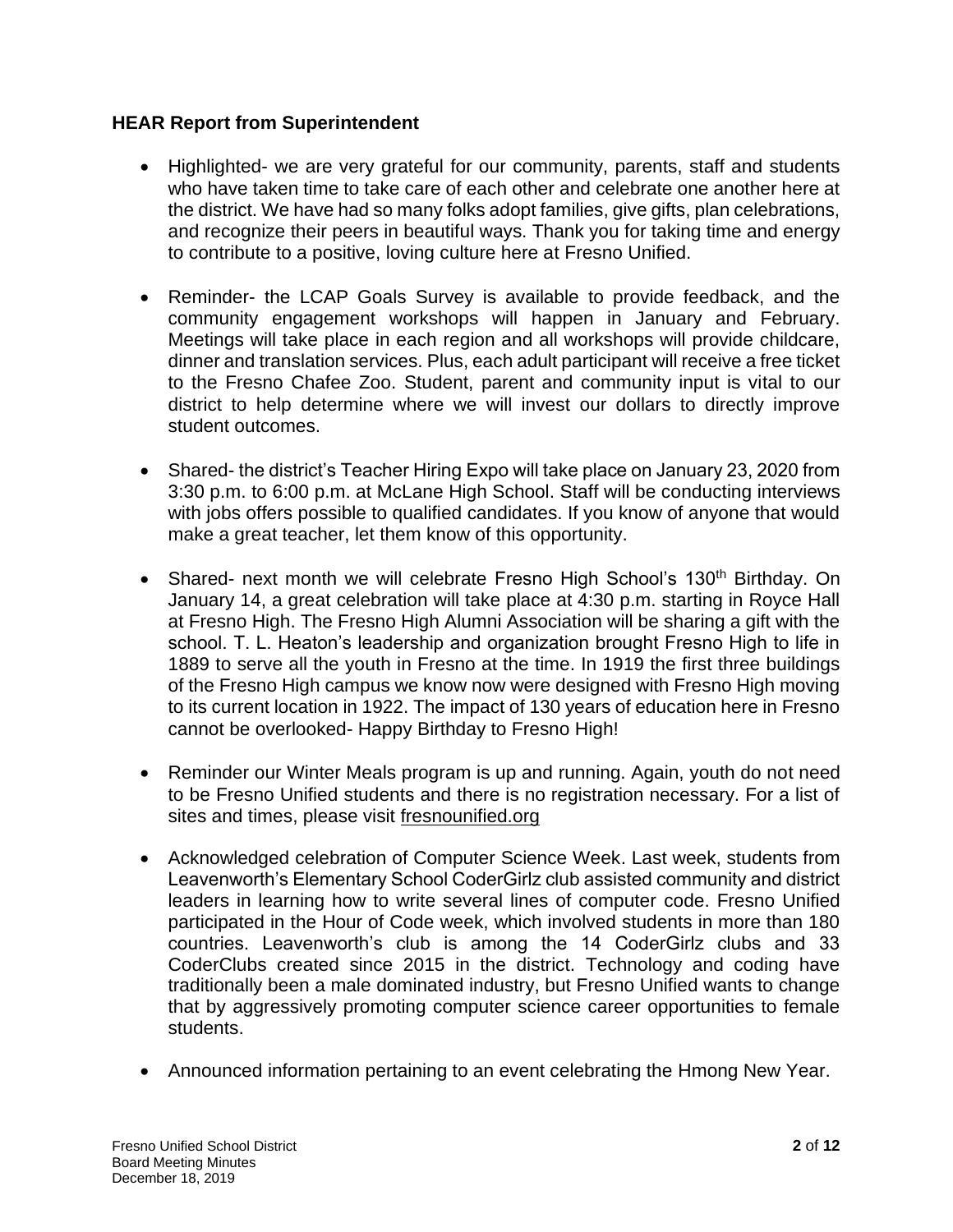### **BOARD/SUPERINTENDENT COMMUNICATIONS**

 **Member Mills –** Wished everyone a Merry Christmas and Happy Holiday. Provided information for the Fresno High Neighborhood Home Tour; shared that proceeds will largely benefit Fresno High School.

 pertaining to an incident at Bullard; Information pertaining to standards while employed by Fresno Unified; Information pertaining to Conterra Fiber Optic Cable; **Member Major Slatic** – Brought forward a list of requests as follows: Information Information pertaining to Senate Bill 419.

 **Member Thomas** – Expressed hope that everyone has a Happy New Year and thanked everyone for being patient with her as a new Board Member. Shared that Edison exceeded their goal of one thousand wrapped gifts for the Poverello House.

**Member Davis –** Acknowledged the number of parents that have worked through Parent University.

 **Student Member Camarillo** – Thanked everyone for passion and drive to help students have a voice and receive a quality education within the district. Acknowledged the Winter Lunch Program.

 **Board President Cazares** – Wished everyone Happy Holidays, Merry Christmas, and Happy New Year. Congratulated Ahwahnee Wrestling team for their win of the middle school district championship, and Yokomi Elementary Soccer team's win of elementary district championship.

## **ORGANIZATION of the Board of Education**

 Board President Cazares turned the meeting over to Superintendent Nelson to conduct the annual organizational meeting to elect officers as required by Education Code Section 35143. Superintendent Nelson called for nominations for the Office of Board President.

 • Board Member Cazares nominated Board Member Thomas for the Office of Board President. On a motion by Board Member Davis, seconded by Board vote of 5-0-1-1, as follows: AYES: Board Members Cazares, Davis, Jonasson Rosas, Mills, Thomas. ASTAINED: Board Member Major Slatic. ABSENT: Member Jonasson Rosas nominations for Board President were closed by a Board Member Islas.

 For the record Board Member Mills made a request for any Trustee elected who has not previously attended a Board President's Workshop or Board Governance Training to commit to do so.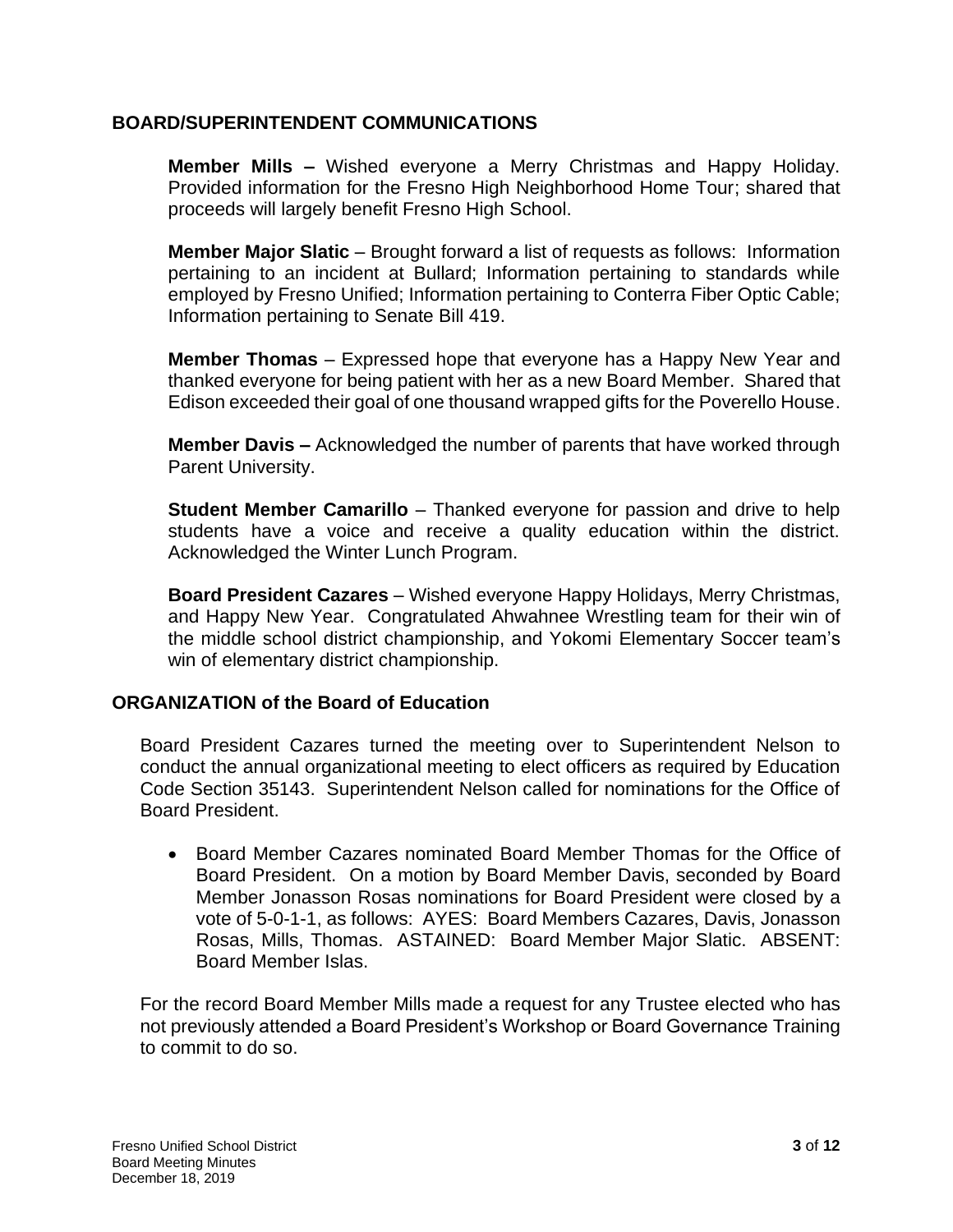• Board Member Thomas was elected to the Office of Board President on a roll call vote of 5-0-1-1, as follows: AYES: Board Members: Cazares, Davis, Jonasson Rosas, Mills, Thomas. ABSTAINED: Board Member Major Slatic. ABSENT: Board Member Islas.

 Superintendent Nelson turned the meeting over to Board President Thomas to conduct the annual organizational meeting to elect officers as required by Education Code Section 35143. Board President Thomas called for nominations for the Office of Board Clerk.

- Board Clerk. On a motion by Board Member Jonasson Rosas, seconded by Board Member Cazares nominations for Board Clerk were closed by a vote of 5-0-1-1, as follows, AYES: Cazares, Davis, Jonasson Rosas, Mills, Thomas. • Board Member Jonasson Rosas nominated Member Davis for the Office of ASTAINED: Board Member Major Slatic. ABSENT: Board Member Islas.
- • Board Member Davis was elected to the Office of Board Clerk on a roll call vote of 5-0-1-1, as follows: AYES: Board Members: Cazares, Davis, Jonasson Rosas, Mills, Thomas. ABSTAINED: Board Member Major Slatic. ABSENT: Board Member Islas.

 Board President Thomas CONVENED the meeting at 5:55 p.m. to reconfigure seating arrangements at the dais. The Meeting RECONVENED at 6:05 p.m.

For the record, Board Member Jonasson Rosas left meeting at 5:55 p.m.

## **OPPROTUNITY FOR PUBLIC COMMENT ON CONSENT AGENDA ITEMS**

 There were no members of the Public wishing to address items on the Consent Agenda.

 On a motion by Board Member Cazares, seconded by Board Member Davis, the consent agenda was approved, apart from A-6 and A-8a which were pulled for further discussion; on a roll call vote of 5-0-0-2, as follows: AYES: Board Members: Cazares, Davis, Mills, Major Slatic, and Board President Thomas, ABSENT: Board Members Islas and Jonasson Rosas.

# **A. CONSENT AGENDA**

#### **A-1, APPROVE Personnel List**

**APPROVED as recommended**, the Personnel List, Appendix A, as submitted.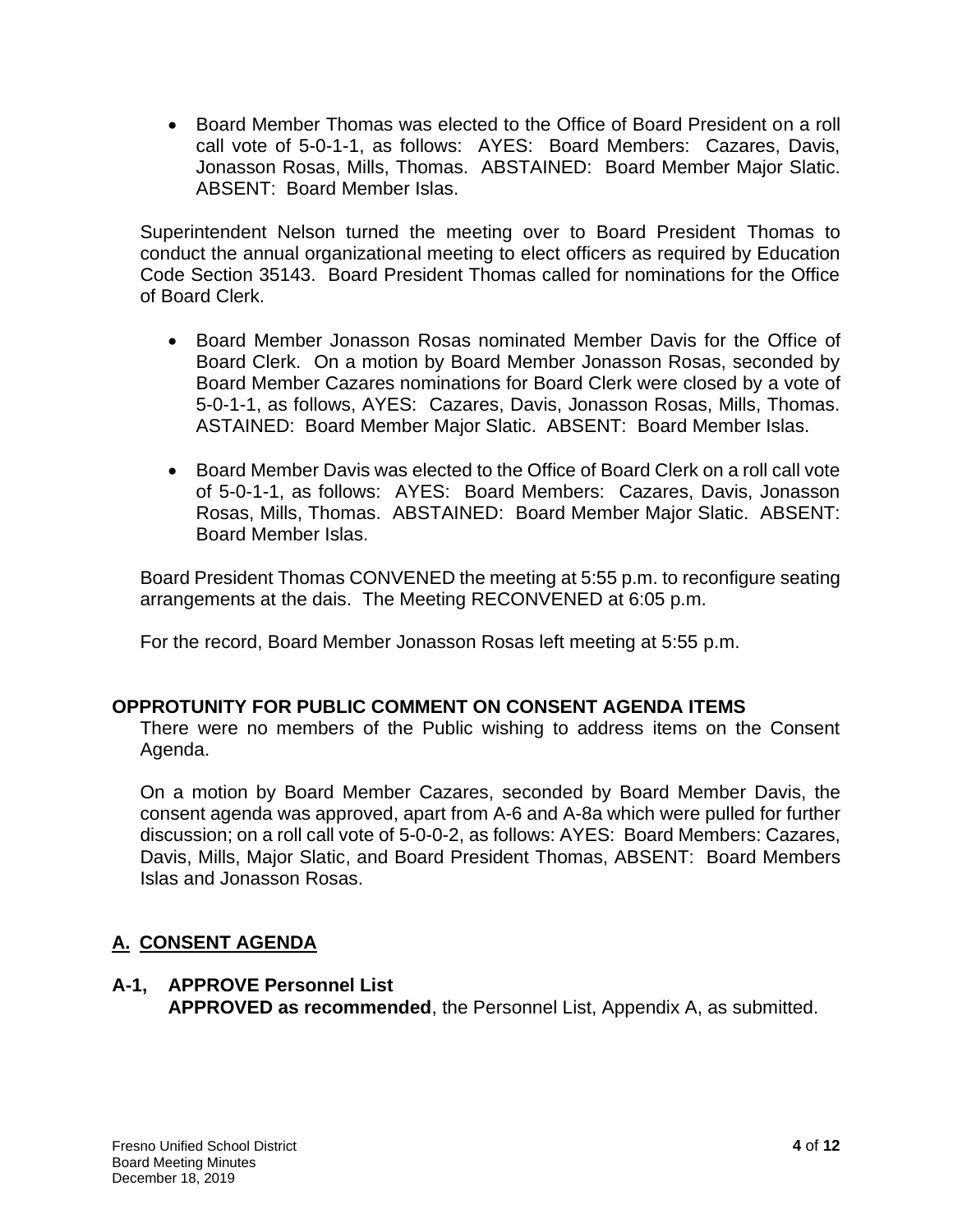### **A-2, ADOPT Findings of Facts and Recommendations of District Administrative Board**

 **ADOPTED as recommended,** the Findings of Fact and Recommendations of District Administrative Panels resulting from hearings on expulsion and readmittance cases conducted during the period since the December 11, 2019 Regular Board meeting.

#### **APPROVED as recommended**, the draft minutes for the December 11, 2019 **A-3, APPROVE Minutes from Prior Meeting**  Regular Meeting.

### **A-4, APPROVE Renewal Agreement with Envision Insurance Company for Retiree Prescription Services**

 **APPROVED as recommended**, the renewal agreement with Envision Insurance Company to provide Medicare eligible retiree prescription benefit services. These services are in alignment with the Joint Health Management Board's (JHMB) established goals and responsibilities for providing high quality health care to active and retired employees.

### **A-5, APPROVE Award of Bid 20-11, Ericson Elementary School Early Learning Building Construction and Interim Housing Infrastructure**

 Early Learning building to replace portables at Ericson Elementary School. The safety/security and accessibility, and installation of interim housing to accommodate classes during construction. Staff recommends award to the lowest **APPROVED as recommended**, is Bid 20-11, for construction of a five-classroom project also includes new playground areas, parking improvements for increased responsive, responsible bidder: Davis Moreno Construction, Inc. (Fresno, California) \$6,303,364.

## **A-6, APPROVE Proposed Revisions for Board Policies**

 **APPROVED as recommended**, proposed revisions for the following nineteen Board Policies (BP):

- BP 0410 Nondiscrimination in District Programs and Activities
- BP 1312.3 Uniform Complaint Procedures
- BP 5113.2 Work Permits
- BP 5116 Student Attendance Boundaries and Student Transfers
- BP 5116.1 Intradistrict and Interdistrict Voluntary Enrollment
- BP 5131.2 Anti-Bullying
- BP 5141.52 Suicide Prevention
- BP 5145.13 Response to Immigration Enforcement
- BP 5145.3 Nondiscrimination/Harassment
- BP 5145.9 Hate-Motivated Behavior
- BP 6142.7 Physical Education and Activity
- BP 6145 Extracurricular and Cocurricular Activities
- BP 6145.2 Athletic Competition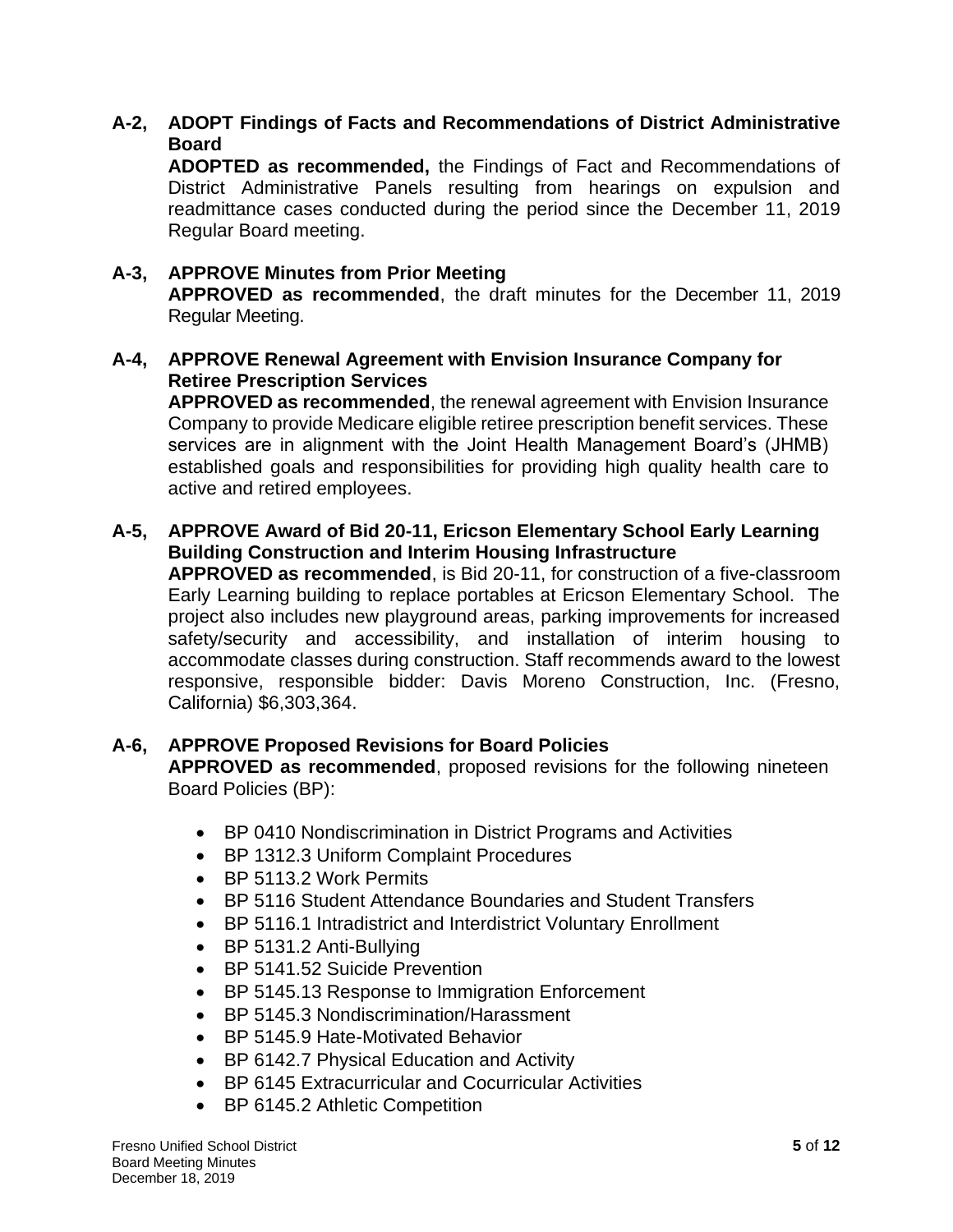- (NEW) BP 6159.1 Procedural Safeguards and Complaints for Special **Education**
- BP 6164.2 Guidance Services
- (NEW) BP 6164.41 Children with Disabilities Enrolled by Their Parents in Private School
- BP 6177 Summer School
- BP 6178.1 Work Experience Education
- BP 6200 Adult Education

 For the record, there were questions/comments from Board Members to address Agenda Item A-6. A summary is as follows: Clarification on BP 6145.2 Athletic Competition, specifically to mascot names.

 to gather further information in response to a Board Members question. Action for Agenda Item A-6 was deferred to the end of the agenda to allow staff Executive Director Bryan Wells was available to provide clarity.

 On a motion by Member Major Slatic, seconded by Member Davis, Agenda Item A-6 was approved by a vote of 6-0-0-1 as follows: AYES: Board Members: Cazares, Davis, Jonasson Rosas, Mills, Major Slatic, and Board President Thomas. ABSENT: Member Islas.

- **APPROVED as recommended**, job description of Physical Therapist. This students enrolled in or referred to special education programs; collaborate with general and special education staff and parents to identify strategies, methods and **A-7, APPROVE Position and ADOPT Job Description for Physical Therapist**  position provides assessment, consultation, and direct physical therapy to patterns of instructional support.
- **A-8, APPROVE 2019/20 and Prior Years' Fresno Teachers Association – Building Trades Professionals and International Association of Machinists APPROVED as recommended**, the 2019/20 and Prior Years' Fresno Teachers Association - Building Trades and International Association of Machinists and **and Aerospace Workers Salary Schedules**  Aerospace Workers Salary Schedules.
- **A-8a, APPROVE Agreement with Terris Barnes Walters Boigon Heath, Inc. for ITEM was NOT APPROVED as recommended**. Included in the Board binders is an agreement, recommended for approval, with communications consulting firm Terris Barnes Walters Boigon Heath, Inc. (TBWBH) to provide public outreach, information and engagement services related to Measure M, the district's \$325 million bond measure on the March 3, 2020 ballot. The services to be provided by TBWBH will educate and raise awareness regarding the district's funding needs and the bond measure. The \$30,000 agreement is for the period December 19, **Public Information Services Related to Measure M**  2019 through February 3, 2020.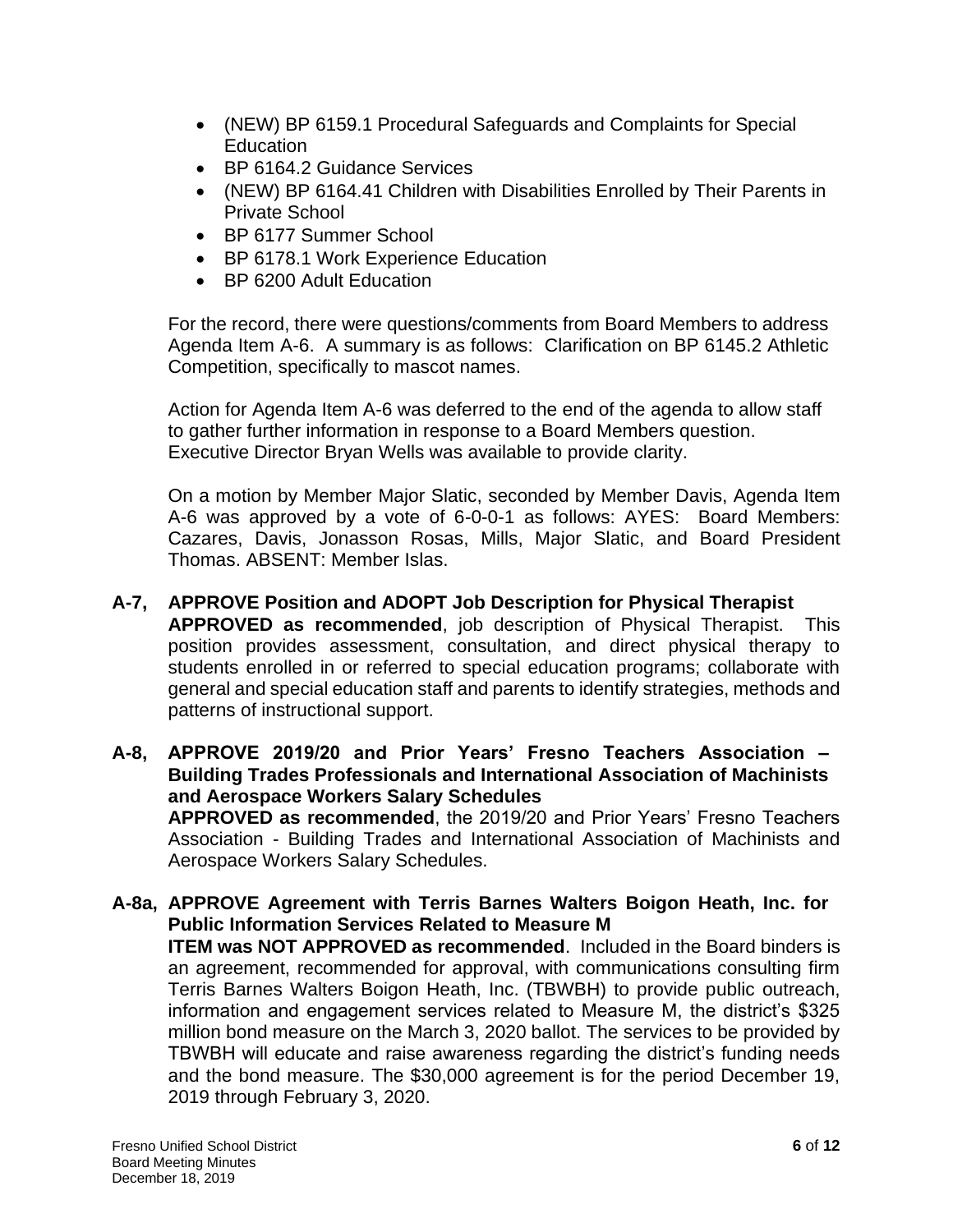For the record, there were questions/comments from Board Members to address Agenda Item A-8a. A summary is as follows: Concern that company is not from the local community. Questioned if this work could be accomplished within the district. Concern that the district did not look at more than one company. Chief of Operations Karin Temple was available to provide clarity.

 On a motion by Board Member Cazares, seconded by Board President Thomas, Agenda Item A-8a was not approved by a roll call vote of 2-3-0-2 as follows: AYES: Board Member Cazares and Board President Thomas. NOES: Board Members Davis, Mills, Major Slatic. ABSENT: Members Islas and Jonasson Rosas.

 **A-9, RATIFY Submission of Grant Application to the Fresno Council of Governments for the 2019-20 Congestion Mitigation and Air Quality Implementing the Timely Use of Federal Transportation Funding for Five New Improvement Program; and Adopt Resolution 19-26 Supporting and Compressed Natural Gas School Buses** 

 **RATIFIED as recommended**, submission of a grant application to the Fresno Council of Governments for the 2019-20 Congestion Mitigation and Air Quality Improvement (CMAQ) program, to replace five older diesel school buses with new compressed natural gas (CNG) buses with air conditioning. The grant would provide \$973,224 (88.53%) of the total \$1,099,316 cost of five buses. Adoption of the resolution confirms the district will meet the project schedule.

### **A-10, RATIFY Agreement with Claremont Partners**

**RATIFIED as recommended**, an agreement with Claremont Partners for data analytic services.

## **A-11, RATIFY Grant Award for the 2019 Fansler Foundation Grant Program for Rata High School**

 **RATIFIED as recommended**, a grant award from the Fansler Foundation for Rata High School. The Fansler Foundation is a non-profit, public benefit corporation that primarily supports organizations to assist developmentally challenged youth. Rata High School was awarded \$52,590 to purchase one handicap accessible van that will support the special transportation needs of students.

#### **A-12, RATIFY Grant Award from Kaiser Permanente Foundation**

 **RATIFIED as recommended**, a grant award from Kaiser Permanente Foundation in the amount of \$150,000 to install electrical access docking stations. These docking stations will be used for the Fresno Unified Mobile Medical Unit at the storage yard and at as many as eight regional high school sites.

## **A-13, RATIFY Change Orders for the Projects Listed Below**

**RATIFIED as recommended**, Change Orders for the following projects: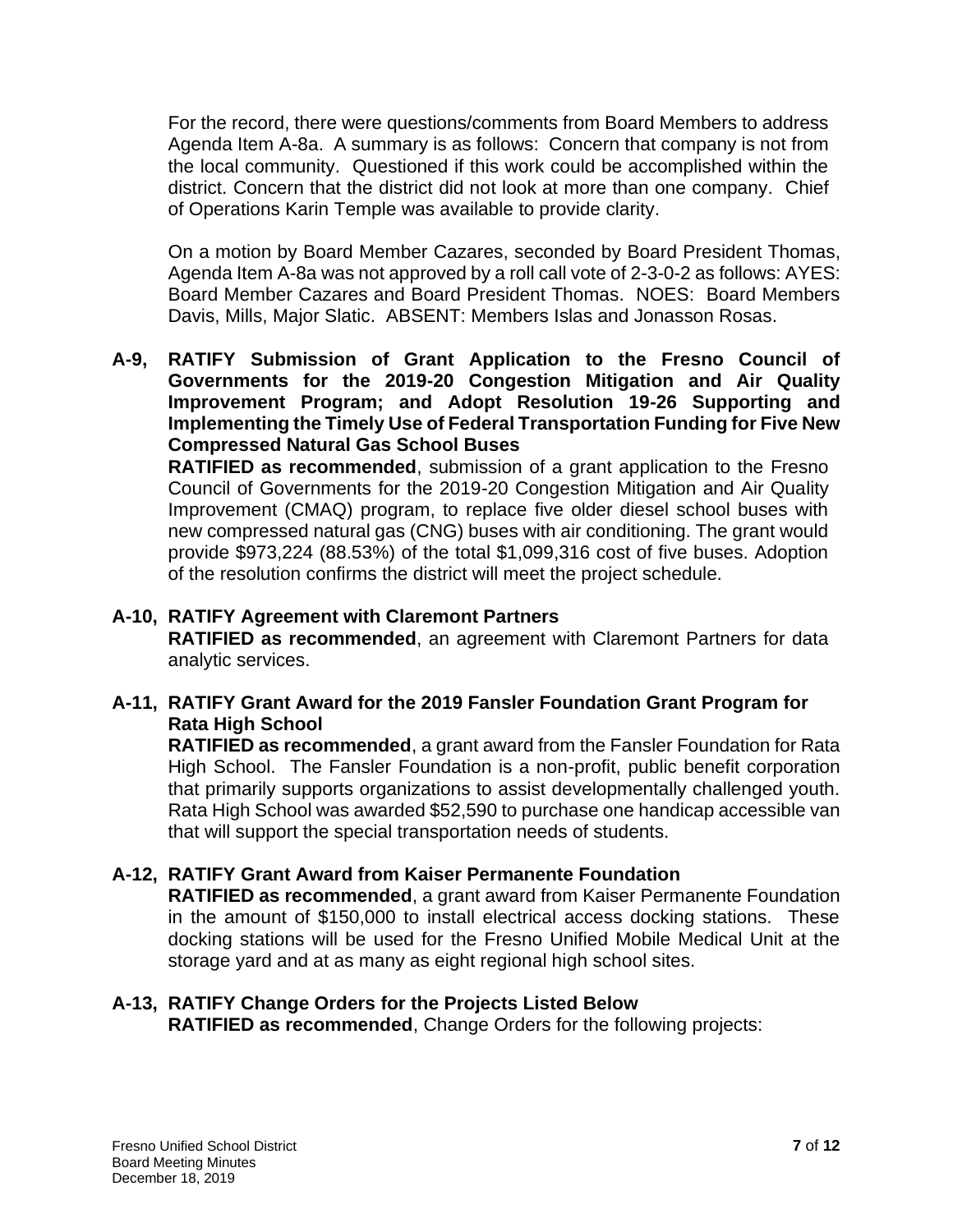- • Bid 18-13, Duncan Polytechnical High School Career Technical Education (CTE) Classroom Building Construction and Alteration to Existing Shop Building. Change Order 5 presented for ratification (CTE building): \$45,000.
- • Bid 19-36, Fresno High School Locker Room and Weight Room HVAC Improvements. Change Order 1 presented for ratification: \$36,419.
- • Bid 19-47, Pyle Elementary School Portable Restroom Relocation and Infrastructure. Change Order 2 presented for ratification: \$16,713.
- • Bid 19-50 Sections A and B, Portable Classroom Relocation and Infrastructure for Ewing, Kirk, Phoenix Elementary, Sunset, Vang Pao and Wilson Elementary Schools. Change Order 1 presented for ratification (Ewing): \$557 Change Order 1 presented for ratification (Kirk): \$1,848 Change Order 1 presented for ratification (Sunset): \$5,550 Change Order 1 presented for ratification (Vang Pao): \$5,527

### **A-14, RATIFY the Filing of Notices of Completion**

 **RATIFIED as recommended**, are Notices of Completion for the following projects, which have been completed according to plans and specifications.

- • Bid 19-26 Sections A and B, Boiler Replacement for Balderas and Centennial Elementary Schools, Cooper Middle School, and McLane High **School**
- • Bid 19-47, Pyle Elementary School Portable Restroom Relocation and Infrastructure

#### **UNSCHEDULED ORAL COMMUNICATION**

**Jessica Mahoney** – Spoke regarding low barrier warming center. Invited staff to visit the warming center.

**Andrew Fabela –** Spoke regarding end of semester and grades.

## **B. CONFERENCE/DISCUSSION AGENDA**

#### **B-15, DISCUSS and DECIDE in the Matter of the Aspen Ridge High School Charter Petition**

 Aspen Public Schools, Inc. has delivered a petition to the district seeking authorization to open a new charter, Aspen Ridge High School. The charter seeks to open in the Fall of 2020 with 100 freshmen expanding each year to ultimately reach 420 students in grades nine through twelve. The charter petition was presented to the Board for receipt on November 20, 2019, and a Public Hearing was held at the December 11, 2019 Board meeting.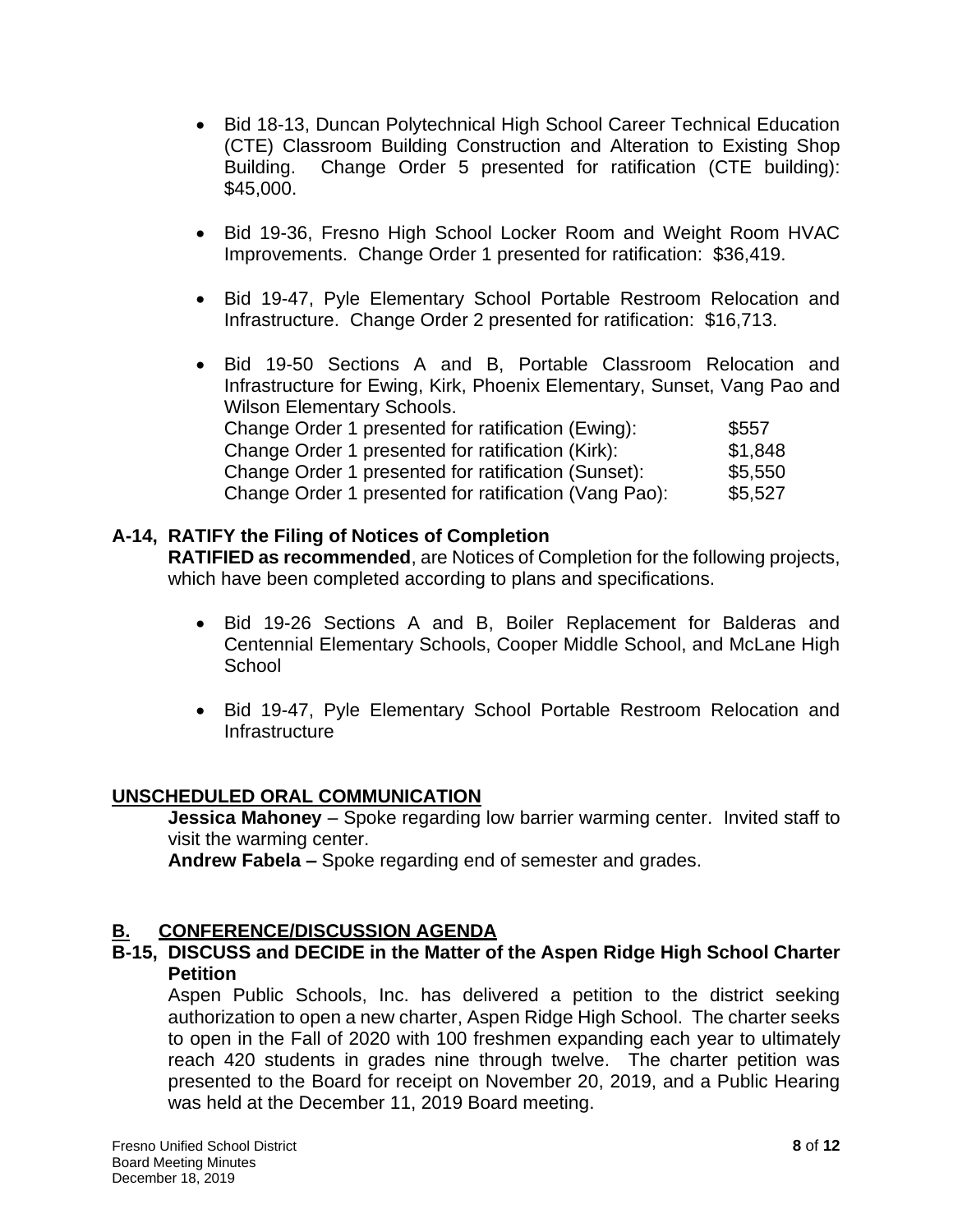### **OPPORTUNITY FOR PUBLIC COMMENT ON AGENDA ITEM B-15**

**Andrew Fabela** – Spoke in support of charter schools.

 **Matthew Dildine** – Spoke to provide clarity on property lease to Aspen Ridge High School Charter.

 **Manuel Bonilla** – Requested the Board deny the Aspen Ridge High School Charter petition.

**Abel Ruiz** – Spoke in support of Aspen Ridge High School Charter.

**Bella Lupian** – Spoke in support of Aspen Ridge High School Charter.

**Freddy Corona** – Spoke in support of Aspen Ridge High School Charter.

**Patricia Chitay** – Spoke in support of Aspen Ridge High School Charter.

**Nicole Rivera** – Spoke in support of Aspen Ridge High School Charter.

 **Monica Harrison Snowden** – Commended Aspen Valley and spoke in support of programs and institutions that would strengthen the district.

 Board President Thomas requested Superintendent Nelson to provide the staff's recommendation pertaining to Aspen Ridge High School Charter Petition. The recommendation is as follows: Approve Aspen Ridge High School Charter Petition for two-years contingent upon required changes.

 For the record, there were questions/comments from Board Members to address Agenda Item B-15. A summary is as follows: Requested clarity from Aspen staff, asked if they were favorable to the petition recommendations made by district staff. Requested clarity regarding districts around the state pulling away from the Summit Learning Platform. Requested clarity on information pertaining to potential deficiencies an applicant may have, that if found, could be a cause for denial of petition. If approved for four years, is there opportunity for the Board to request periodic updates, and if needed to intervene if Aspen is not moving forward as proposed. Requested clarification on play area and facilities. Requested clarity on dual enrollment requirements. Shelly Lether, Corrie Spees Sands, Joshua Hodges, Matthew Dildine and Susan Hatmaker were available to provide clarity.

 On a motion by Board President Thomas, seconded by Member Cazares, the Aspen Ridge High School Charter Petition with an amendment from two to four years was not approved, by a roll call vote of 3-2-0-2 as follows: AYES: Board Mills and Major Slatic, ABSENT: Board Members Islas and Jonasson Rosas. Members: Cazares, Davis, and Board President Thomas. NOES: Board Members

 On a motion by Board President Thomas, seconded by Member Davis, to deny the Aspen Ridge High School Charter Petition was not approved, by a roll call vote of  $3-0-2-2$  as follows: ABSTAINED: Board President Thomas and Board Member Cazares. ABSENT: AYES: Board Members Davis, Mills, Major Slatic. Board Members Islas and Jonasson Rosas.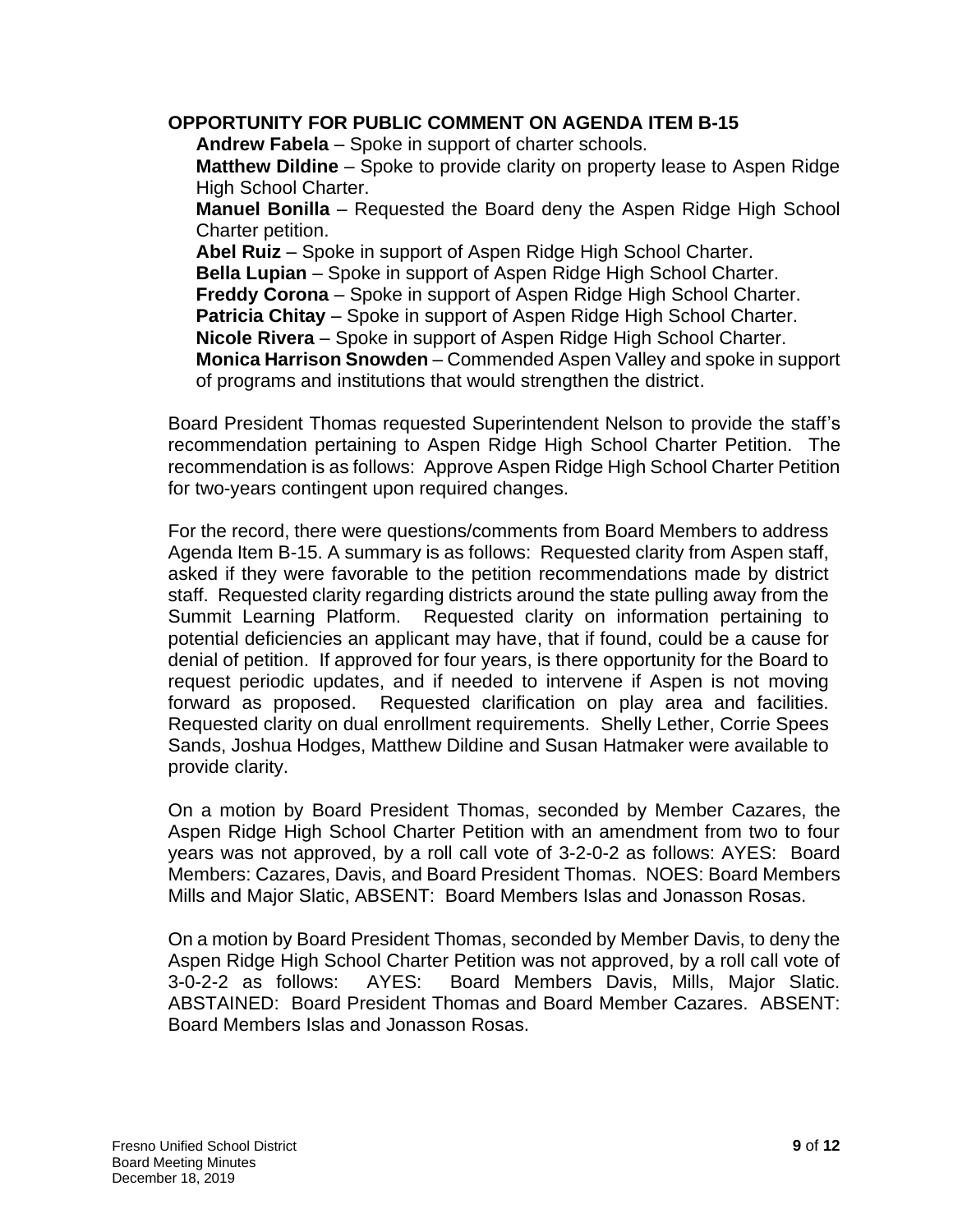#### **B-16, DISCUSS and APPROVE Appointment of Board Member Voting Representative and Alternate Voting Representative to the Fresno County Committee on School District Organization Elections**

 California Education Code section 35023 states, *The governing board of each school district of every kind or class shall annually at its initial meeting select one of its members as its representative who shall have one vote for each member to*  be elected to the county committee provided by Article 1 (commencing with Section  *4000) of Chapter 1 of Part 3. The secretary or clerk of the district shall furnish the*  county superintendent of schools with a certificate naming the representative *selected by the board.* 

 On a motion by Board President Thomas, seconded by Member Cazares, Agenda Item B-16 was pulled from the Agenda by a vote of 5-0-0-2 as follows: AYES: Board Members Davis, Cazares, Mills, Major Slatic, and Board President Thomas. ABSENT: Board Members Islas and Jonasson Rosas.

### **B-17, PRESENT and DISCUSS Fresno Unified High School Robotics Clubs**

 The Board will receive a presentation on the High School Robotics clubs. The presentation includes a demonstration of the robot, timeline, student engagement, and the first High School Robotics Competition.

 For the record, there were questions/comments from Board Members to address Agenda Item B-17. A summary is as follows: Does technology staff foresee students working with Police Bomb Squad technology? Expressed appreciation for this work. Requested date for the next Tournament of Technology. Chief of Technology Kurt Madden and Executive Director Tami Lundberg were available to provide clarity.

## **B-18, PRESENT and DISCUSS Updates on the 2019/20 Local Control and Accountability Plan Actions**

 The Fresno Unified School District Board of Education adopted the 2019/20 Local Control and Accountability Plan (LCAP) on June 12, 2019. This plan, as required, outlines the goals, outcomes, actions and expenditures from the Local Control Funding Formula aimed at improving student success.

 For the record, there were questions/comments from Board Members to address Agenda Item B-18. A summary is as follows: Requested clarification on number of designated schools. Is there data to show designated schools are providing greater academic achievement? Requested clarity on current timeline on Health Center at Addams Elementary? compares designated schools to non-designated schools with similar demographic data. Request to look at data of schools outside of Fresno Unified. Executive Requested board communication which Director Santino Danisi, Chief Academic Officer Kim Mecum, and Chief Operations Officer Karin Temple were available to provide clarity.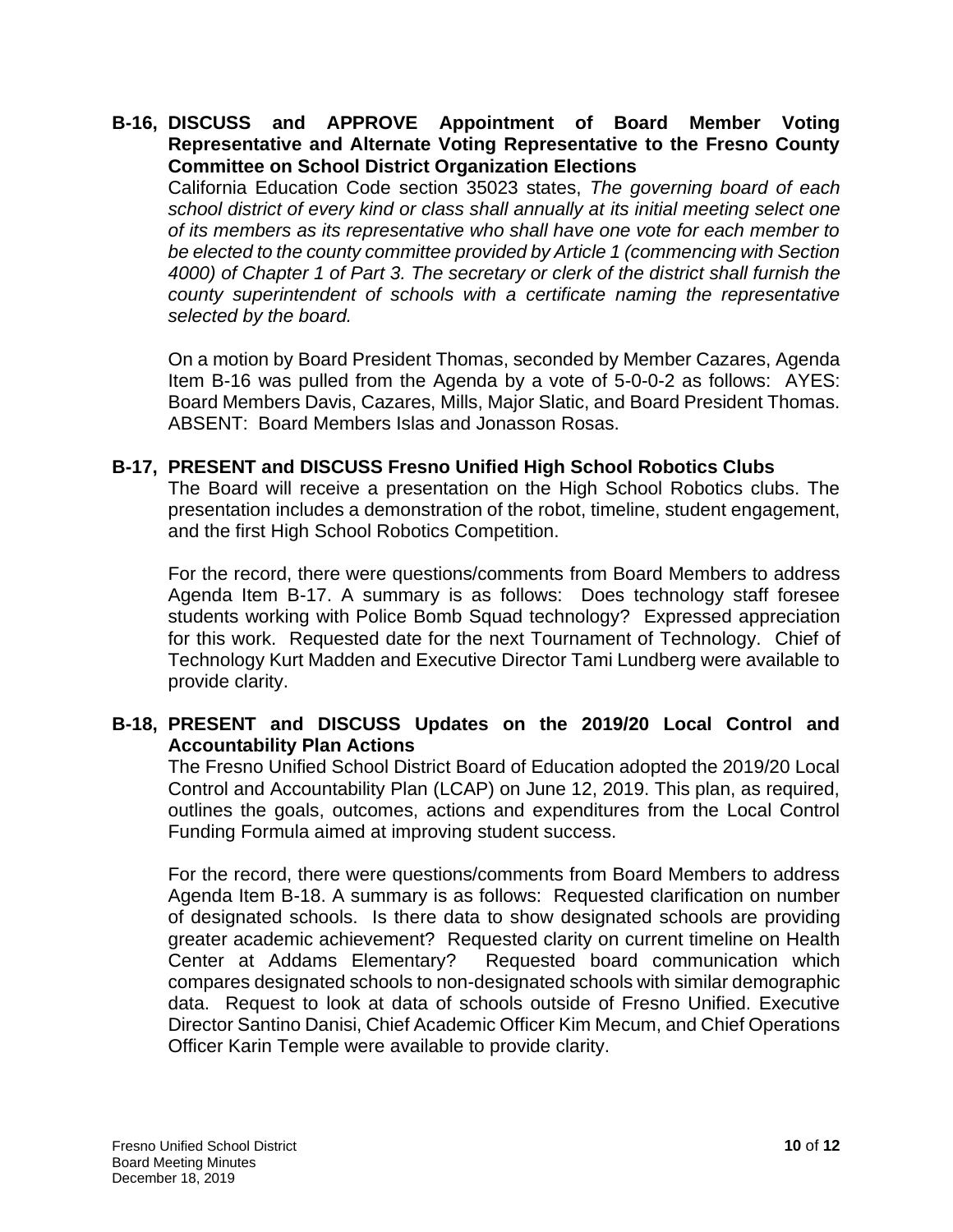For the record, Board Member Jonasson Rosas returned to the meeting at 8:36 p.m.

 The Board will receive an overview of the 2019 California Dashboard state indicators. The state indicators are based on data that is collected consistently across the state. The performance levels (colors) for all state indicators are based on the most current data available. 2018/19 data was used to determine current year performance (status), and 2017/18 data was used to determine change. **B-19, PRESENT and DISCUSS the Fall 2019 California Dashboard State Indicators** 

year performance (status), and 2017/18 data was used to determine change.<br>For the record, there were questions/comments form Board Members to address Agenda Item B-19. A summary is as follows: Requested clarity on aggregation of suspensions. Requested clarity on grades versus percentages. Requested clarity on capping GPAs. Request for Board Policies pertaining to grading be sent to Board Members. Board Members encouraged to keep information in mind when preparing for the January 22, 2020 meeting and directing the Superintendent. Requested clarity on graduation rate versus college and career readiness. Expressed concern of math scores; what is being done to address? Requested clarity on the opportunity for math tutorials during winter break. Request for presentation of plan to address math issues. Chief Equity and Access Officer Lindsay Sanders, Chief Academic Officer Kim Mecum, and Executive Director Jeremy Ward were available to provide clarity.

 **B-20, OPPORTUNITY for PUBLIC DISCLOSURE and RATIFICATION of the 2019- School District and Fresno Area Substitute Teachers Association, Service 2022 Negotiated Collective Bargaining Agreement between Fresno Unified Employee International Union, Local 521** 

 In accordance with Government Code 3547.5, all major provisions of collective bargaining agreements are to be presented at a public meeting of the public-school employer before the employer enters into written agreement with an exclusive representative. Included in the Board binders is a copy of the Tentative Agreement between Fresno Unified School District and Fresno Area Substitute Teachers Association, Service Employee International Union, Local 521.

 On a motion by Board Member Mills, seconded by Board Member Cazares Agenda Item B-20 was approved by a vote of 6-0-0-1 as follows: AYES: Board Members: Cazares, Davis, Jonasson Rosas, Mills, Major Slatic, and Board President Thomas. ABSENT: Board Member Islas.